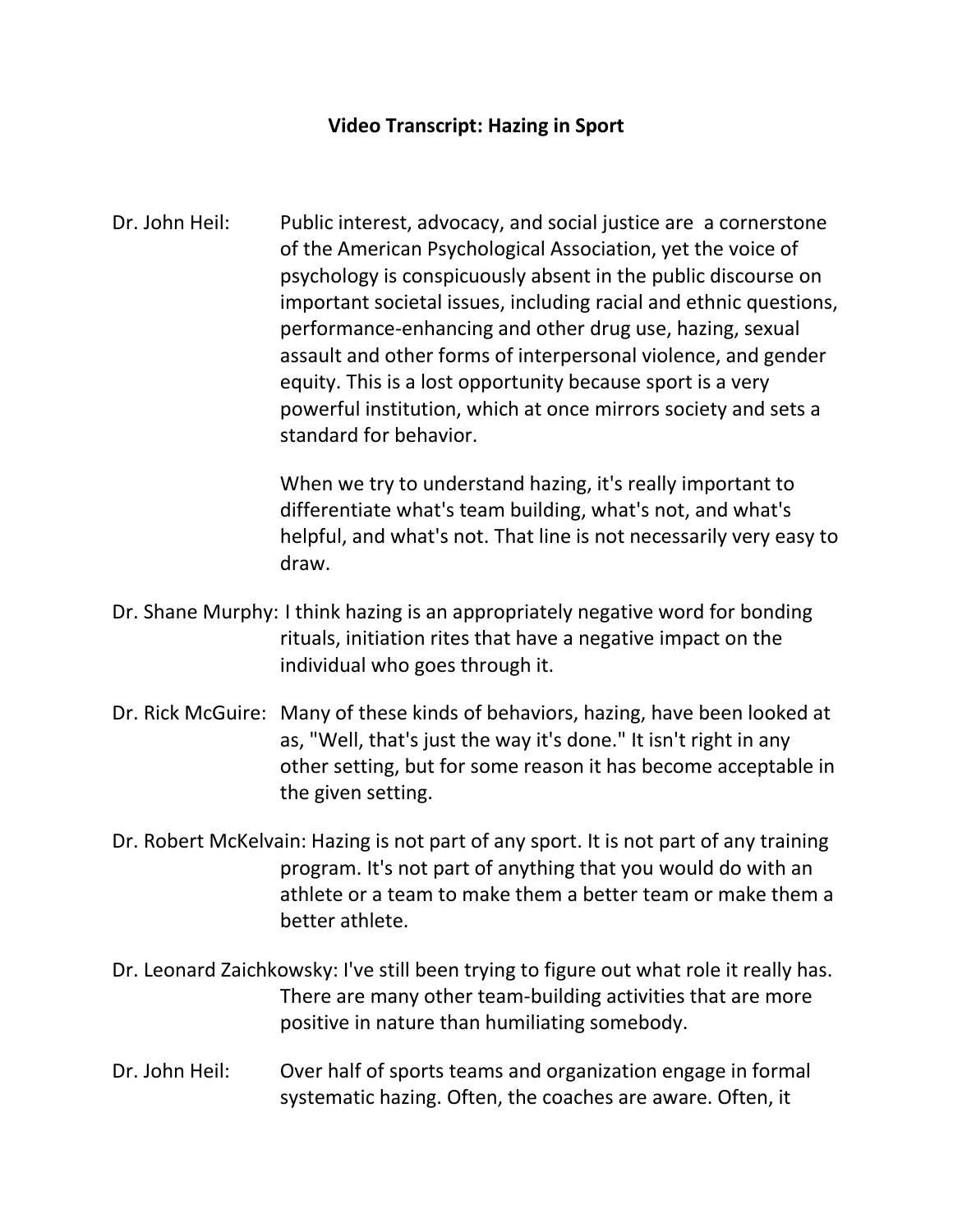happens in a public space. Often, alumni are present. In a twist in the modern social media era, more than 50% of the pictures end up in a public web space.

- Dr. Robert McKelvain: The thing that drives hazing behavior is the desire on the part of people who've been through hazing to level the scales, "They did it to me. I get to do it to them."
- Dr. Shane Murphy: Part of the sports ethos, in particular, and this extends, I think, to groups like fraternities ... Hazing even happens, for example, in the armed forces, police, even in companies, corporations. It's a feeling that you have to sort of prove something. It's that somewhat macho ethos that if you're good enough, you can be part of this elite group, this group that's special, that has this bond.
- Dr. Edward Etzel: I think the powers that be would say, "Well, these people have a choice whether they do it or not." Probably they don't, because their motivation to fit in and become part of the team is very strong. If they chose to leave, the consequences of that psychologically, socially, perhaps financially, would be quite [inaudible 00:03:37].
- Eddie Reese: There have been bad instances at Texas in hazing. There have been people that have died. These state laws, you cannot haze anybody, you cannot allow yourself to be hazed, you cannot know about it, those are not rules by the school. Those are state laws.
- Dr. John Heil: When someone is trying to be a whistleblower and they're also have been hazed, then they're a victim, and that complicates the dynamic because they're both a whistleblower and a victim. What happens is, not only are they jeopardizing team status and risking punishment, but they're also putting themselves up in the current environment for public shaming just by disclosing that the event happened. This creates a double bind, essentially, where double bind is the sinister kind of catch-22 where it appears you have a choice, but really you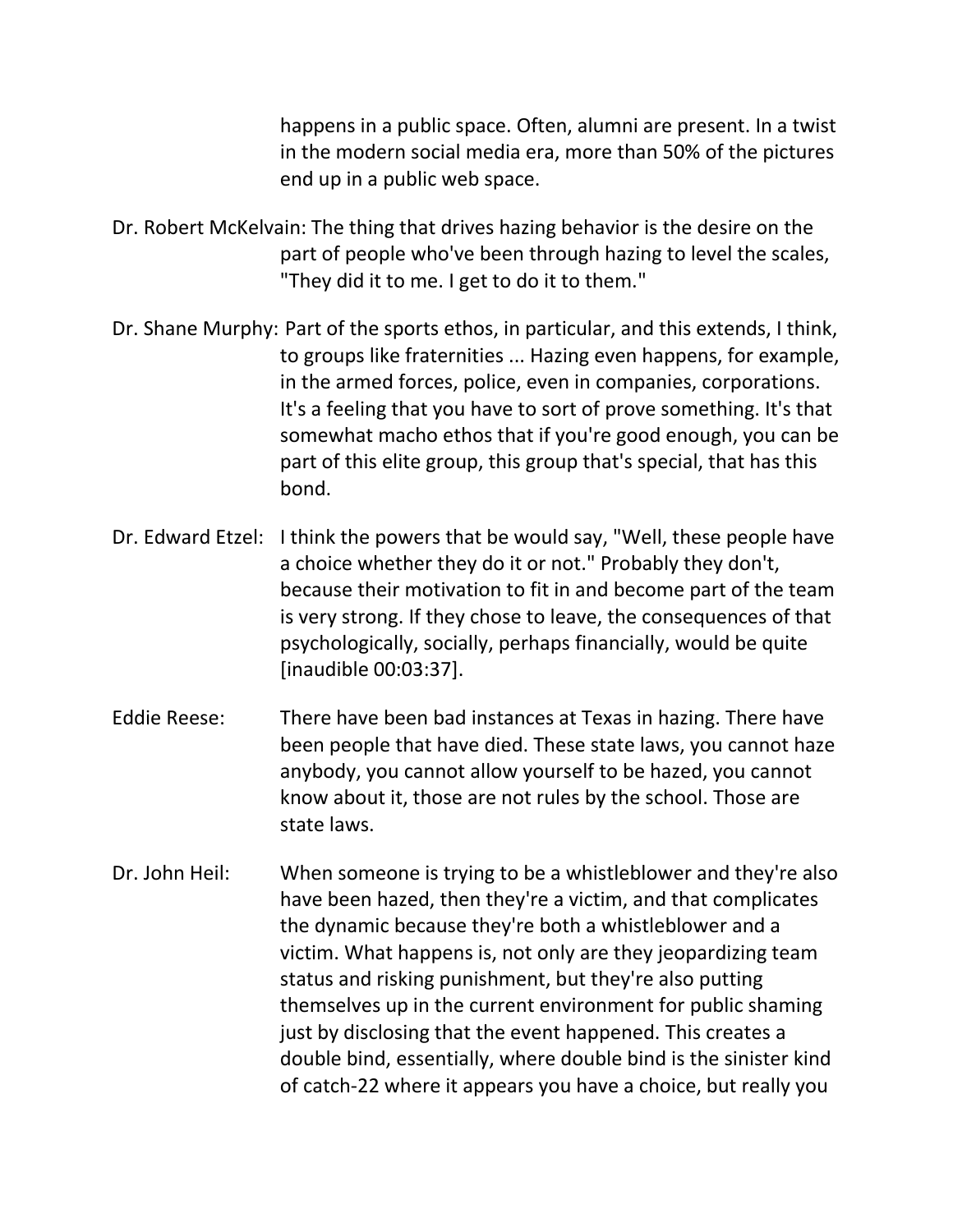just have a choice between two punishing alternatives which, in the end, means no choice at all.

- Dr. Robert McKelvain: There is a silent group in teams where hazing goes on, the people who were harmed, and they will not be the ones speaking up. Then you'll assume that they're not there because they didn't speak up. As a sports psychologist, I can tell you, they are there, and it does them harm.
- Dr. John Heil: When it comes to action, we may need to work with a group or a team, do something individually, or sometimes just work in a general way in the public interest, because sometimes there's not a solution there, but there is some benefit in speaking up in a public forum trying to call attention to issues.
- Dr. Shane Murphy: It's very difficult to say, "Let's just stop something," because you never know quite what it is that you're stopping. It's like putting your finger in the dike and then a new leak springs out. The emphasis I would suggest is let's be really positive and make sure that we have something in place where if you want to have a team-building exercise, you want to have something that feels like a rite of passage and an initiation, that it is a really positive thing, that it's well designed, that you as the coach are comfortable with it, and that you know about it.
- Dr. Edward Etzel: I think working through administrators and management, school systems, perhaps coaches if you have access to do so, but that's not an easy thing because culture is often entrenched in history, and the values, and what's seen as the way we've done things for a long time, the sort of good-oldboy networks and good-old-girl networks now that maybe are not aware of the consequences of doing those things, even to know that something is illegal.
- Mark Schubert: If I see them crossing the line into hazing, then individually I'll talk to them, but we have a meeting at the beginning of the year within the first month where we talk about sexual abuse, we talk about hazing, but we make it very clear, and we have